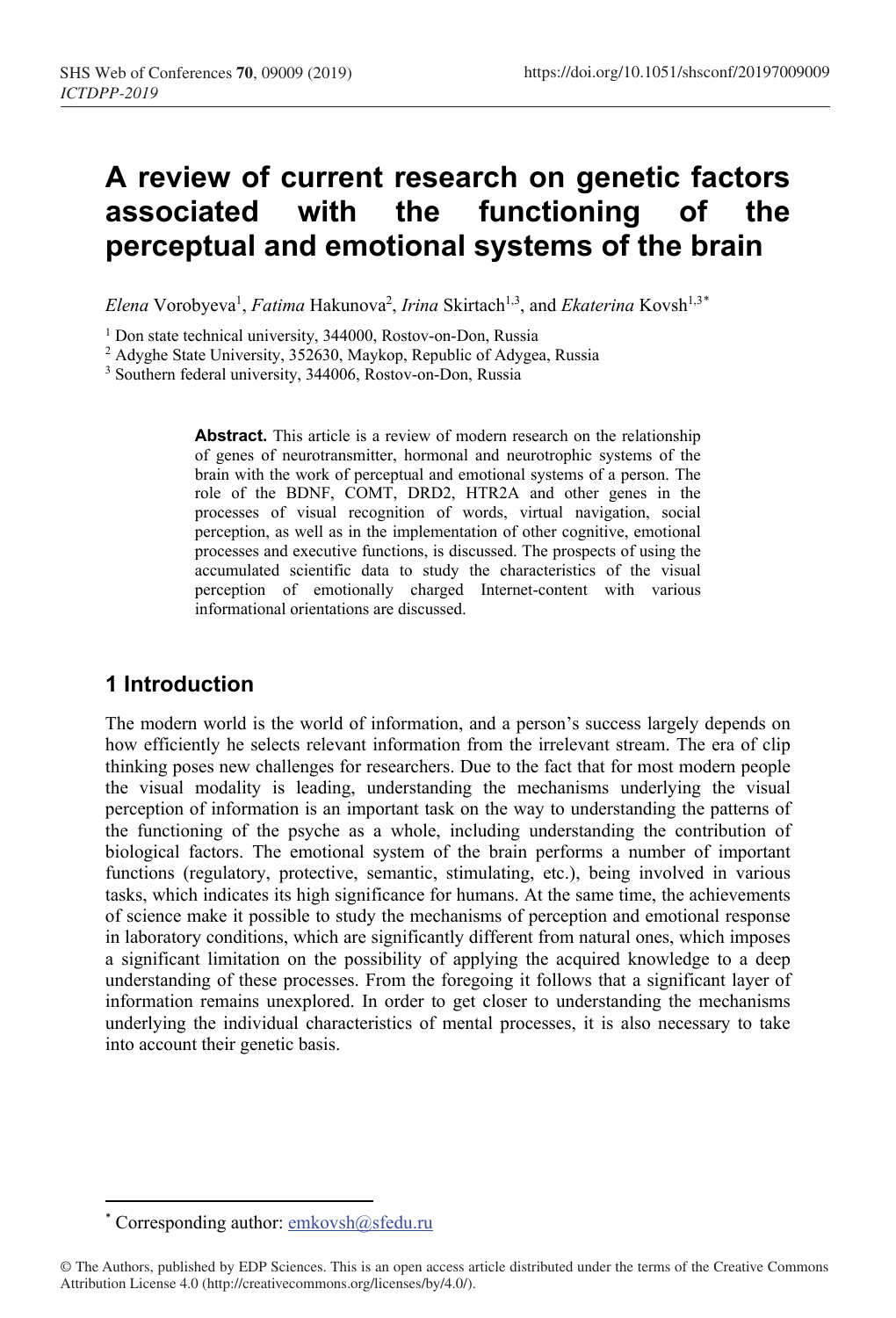## **2 Genetic factors associated with visual recognition of words**

Visual recognition of words is one of the central topics in cognitive psychology and cognitive neurobiology. It is known that genetic factors affect the parameters of visual recognition of words, while the genes associated with this process are still not identified. Dopamine DRD2 receptor gene C957T polymorphism is associated with the availability and binding potential of the D2 receptor. Earlier studies have demonstrated the effect of this polymorphism on the perception and processing of verbal stimuli. The C957T polymorphism of the DRD2 gene is also associated with schizophrenia, with the C allele being a risk allele.

The results of a study of the influence of the DRD2 gene C957T polymorphism on the effectiveness of visual recognition of words by measuring its neuronal correlates and behavioral parameters are described in the article of Golimbet, V.E. with co-authors. Early (approximately 200 ms) components of event-related potentials were recorded during the lexical solution of the task. 96 healthy subjects took part in the experiment, 53.1% of which were men. Event-related brain potentials were recorded for words and pseudowords in implicit and explicit tasks. For analysis, two areas were selected in the left ventral temporal cortex, whose role in early visual processing of the text is well known. The results showed the main effect of the C957T polymorphism of the DRD2 gene on the amplitude of P200. Carriers of T/T genotype had higher amplitudes of P200 compared with carriers of the risk allele of schizophrenia C. Intragroup comparisons showed better ability to regulate attention to orthographic stimuli depending on job requirements and lexicality in the T/T group. The results of the study show that the C957T polymorphism of the DRD2 gene modulates the early stages of visual word recognition [1].

### **3 Genetic factors associated with virtual navigation**

Mechanisms of visual perception and memory play a special role in the process of virtual navigation, providing parallel processing of spatial information. In a series of studies, a distinction was made between "spatial" navigation based on the hippocampus, which is based on knowledge of the relationship between landmarks in the environment for constructing a cognitive map and learning based on the habit of "response", which requires memorizing a number of action and is mediated by the caudate nucleus. Studies have shown that people spontaneously use one of these two alternative navigation strategies with almost equal frequency to solve this navigation problem, and this strategy correlates with the density of gray matter and brain activity recorded with using functional magnetic resonance imaging (fMRI). Scientists consider the Val66Met polymorphism of the neurotrophic brain factor BDNF gene as a possible inhibitor of hippocampal function.

Neurotrophic factor of the brain BDNF - a human protein encoded by the BDNF gene, refers to neurotrophins, substances that stimulate and support the development of neurons. BDNF acts on certain neurons of the central and peripheral nervous systems, helping to survive emerging neurons, increases the number and differentiation of new neurons and synapses. In the brain, it is active in the hippocampus, cortex, and forebrain, the areas responsible for learning and memory.

The results of a study of the Val66Met polymorphism of the BDNF gene' role in the implementation of virtual navigation and brain activation during the navigation task, using fMRI, are described in the article of Banner, H. et al. As a result, it was found that there is a genetic contribution to spontaneous strategies when carriers of the Met allele use the response strategy more often than individuals, homozygous for the Val allele. In addition, an increase in hippocampal activation was found in the group of carriers of the Val allele,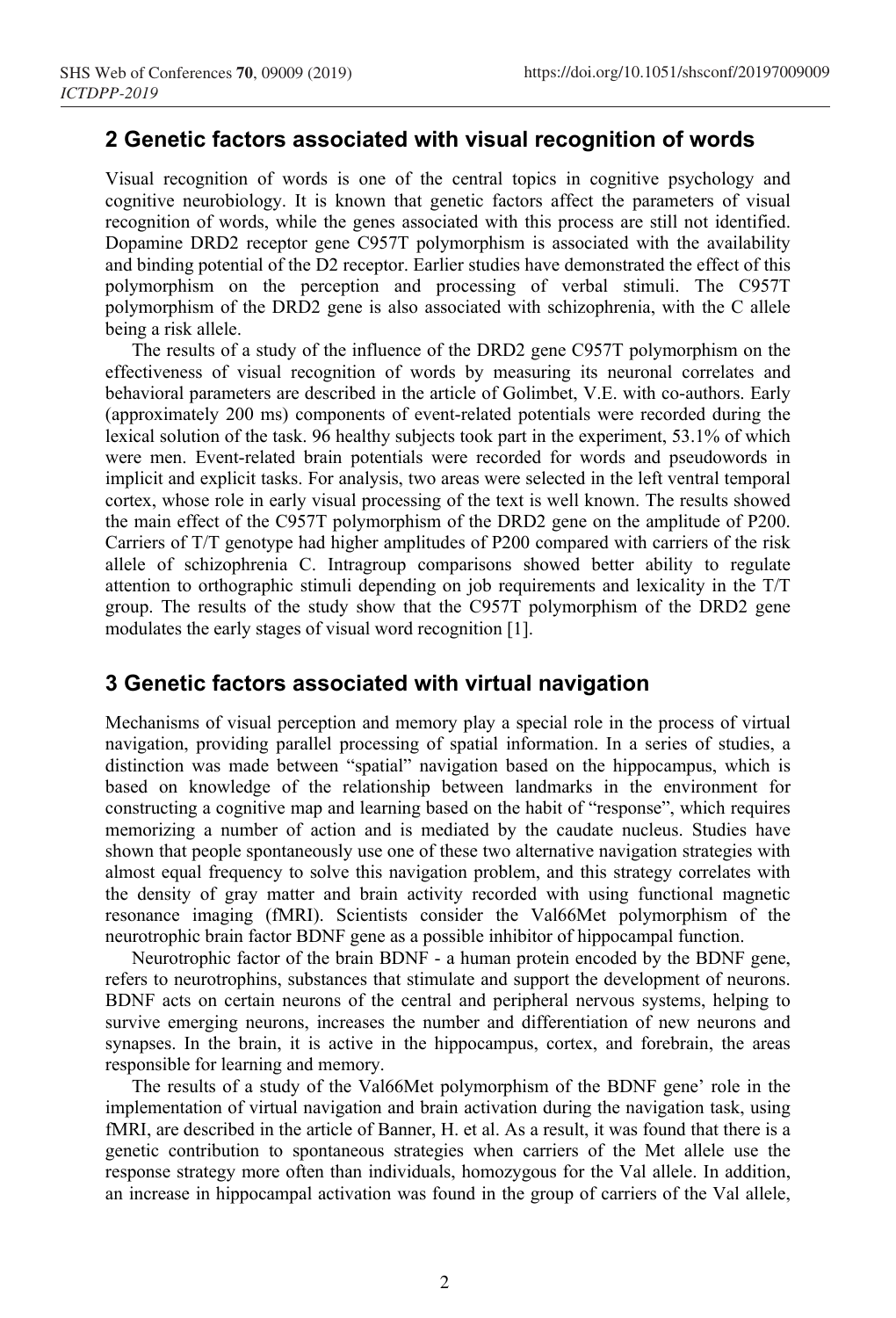compared with the group of carriers of the Met allele, during the execution of the virtual navigation task [2].

To date, a lot of data has been accumulated on the effect of the BDNF gene on the human emotional sphere [3,4].

Jabbi M. et al. studied neurogenic mechanisms providing affective human education. In a high-order contextual study research, participants (33 Caucasian women of European descent at the age of  $34.7 \pm 6.7$  years) genotyped by the Val66Met polymorphism of the neurotrophic factor BDNF gene should choose from the pair of images the one that most matches the emotion that the person expressed earlier the watched video, for the right choice, the participants were encouraged with a monetary reward. The fMRI method and genetic research were used. The fMRI revealed a blood-oxygen-level-dependent reactivity (BOLD) in the fronto-limbic region, which was associated with the Val66Met polymorphism of the BDNF gene at all three stages of the training task: aversive and predictable training, context-based decision making and choices related to monetary rewards and receipt result. Regarding the Val homozygous genotype, Met carriers showed a weakened prefrontal response of the ventromedial system to predictive affective signals, dorsolateral prefrontal signaling, which depended on the difficulty of decision-making, and increased prefrontal reactivity of the ventromedial system, which is associated with modulating the decision to avoid failure to complete the task and associated with this loss of money. The data obtained indicate that the Val66Met gene BDNF polymorphism is associated with the functional adjustment of behaviorally significant schemes of the frontolimbic region, especially with the participation of the ventromedial prefrontal cortex, during affective learning of a higher order [5].

The hereditary component of time perception mechanisms was studied by Bartholomew, A. J. et al. on a sample of 647 participants who were asked to recognize time periods in the range up to a second, and count time periods in the range above a second. A high correlation was shown between performance on a standardized cognitive battery and performance in time recognition tasks. The authors found the influence of ethnicity on the sense of time: African Americans and, possibly, Latin Americans differ in accuracy from other ethnic groups [6].

#### **4 Genetic factors associated with social perception**

Social perception is a special form of perception and an important prerequisite for successful social interaction. In the process of social perception, information is obtained about the behavior, thoughts and feelings of interaction partners. The complexity of this process requires monitoring by a variety of brain and genetic factors.

It's known that oxytocin and its receptor (OXTR) playing an important role in the processes of social perception and affiliation. Methylation (the epigenetic mechanism by which cells control transcription by modifying the chromatin structure) oxytocin DNA reduces OXTR gene expression, with high levels of methylation associated with autism spectrum disorders. According to the results of a study by Jack, A. et al., the level of methylation of oxytocin DNA can be used to predict individual variability in social perception [7].

Melchers, M. et al. conducted a study of the relationship between social perception abilities, measured by solving the interpersonal perception task, and polymorphism rs2268498 of the oxytocin receptor gene (OXTR; oxytocin is the peptide hormone of the paraventricular hypothalamic nucleus, which is transported to the posterior lobe of the pituitary gland, where deposited and secreted into the blood). In a study carried out with the involvement of 105 healthy participants, it was found that T-allele carriers (T/T and T/C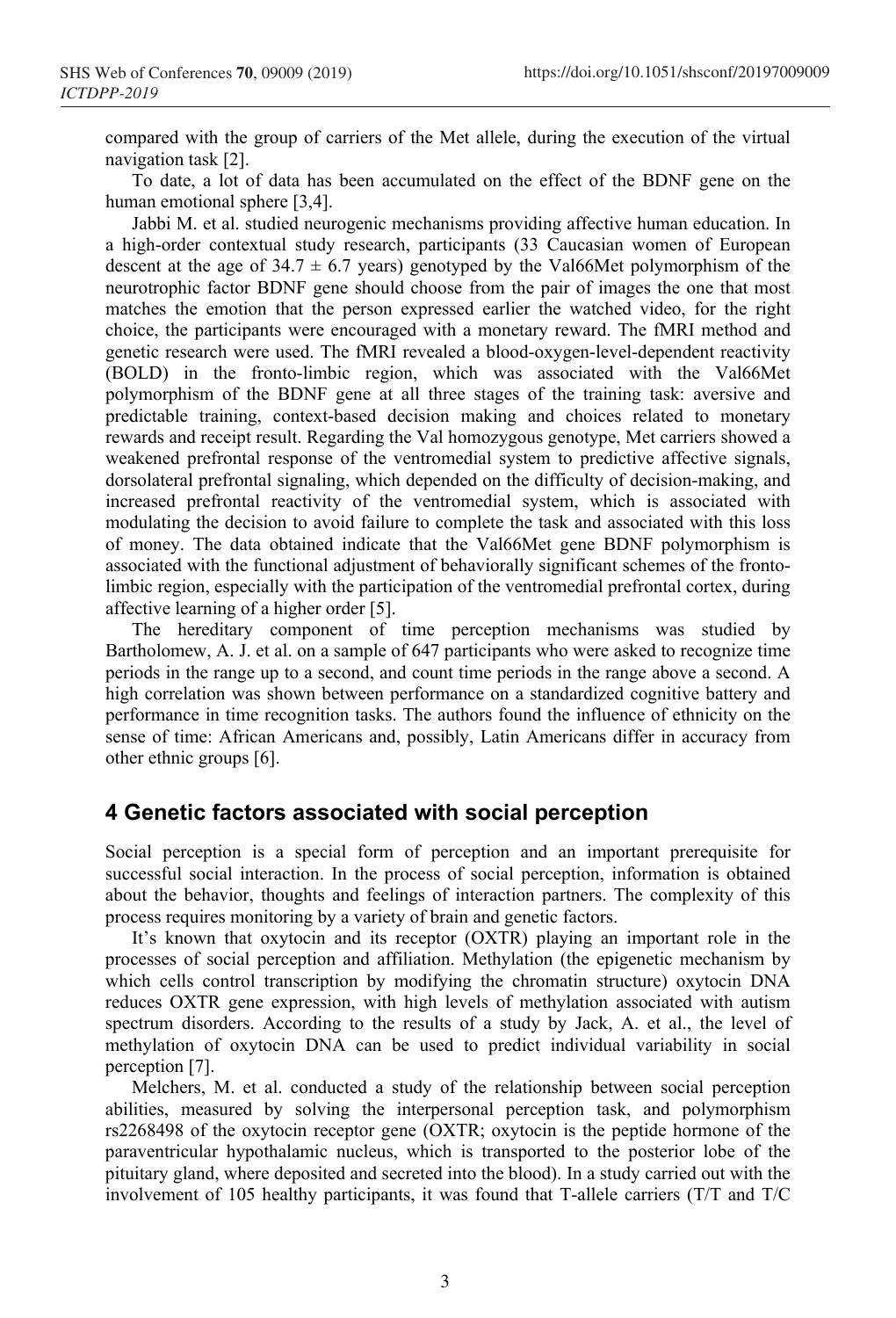genotypes) demonstrate significantly higher efficiency in solving interpersonal perception tasks than carriers of the C/C genotype [8].

Haram, M. et al. analyzed associations between the four oxytocin pathway genes (OXT, OXTR, AVP, and CD38) and the four areas of psychopathology associated with social behavior on a scale of positive and negative symptoms. For this, the polygenic risk score (PGRS) and single nucleotide polymorphisms of the OXTR gene (rs53576, rs237902 and rs2254298) were analyzed. The study included 734 patients with psychotic spectrum disorders according to DSM-IV and 420 healthy people. The presence of a reliable relationship between the symptom of emotional flattening and the A allele of polymorphism rs53576 of the OXTR gene was revealed [9].

## **5 Genetic factors associated with other cognitive, emotional processes and executive functions**

The catechol-o-methyltransferase gene COMT is associated with the activity of the striopallid system and prefrontal areas [10] at the functional level, with aggressiveness [11], motivation [12], the success of the recognition of negative emotions [13] - on the psychological level.

Carriers of the Met allele of Val158Met polymorphism have a longer dopamine staying time in the prefrontal cortex, they also have a lower threshold of pain sensitivity, increased vulnerability to stress factors, and information processing are more efficient. In carriers of the Val allele, on the contrary, the duration of dopamine in the prefrontal cortex is lower due to the high activity of the enzyme catechol-O-methyltransferase; increased threshold of pain sensitivity, higher stress resistance [14].

An analysis of modern research on the topic showed the association of the Met allele of the BDNF and COMT genes with various adverse psychological characteristics: with a negative emotional background [15-17], with a high level of anticipatory anxiety [18]; and also with unfavorable features of the cognitive system: a decrease in the volume of shortterm and declarative memory [19], with a less successfully functioning error correction system during the search for solutions [20]. In the article of Altshuler, D. B. et al. it has been shown that carriers of highly active alleles of the BDNF, COMT, DRD2 genes suffering from oncological diseases of the nervous system have higher neuroplasticity, which is reflected in their faster return to work after surgery [21].

At the same time, some studies emphasize the relationship of the Met allele of the BDNF and COMT genes with a high level of attention switching during problem solving, multitasking [22], and higher executive functions [23-25].

The relationship of the COMT gene with the process of perception of information can be explained through a description of its influence on executive functions.

According to a study by Miranda, G. G. et al., conducted on a sample of 176 Americans aged 20-94 years, the COMT gene is associated with the thickness of the cerebral cortex in associative areas (prefrontal, parietal, cingular), in which the level of dopamine is high. In this regard, carriers of the Met allele have a thicker layer of the cortex in these areas, and, as a result, more efficient executive functions at different stages of ontogenesis (including in old age) [24]. Given the fact that the perception process includes both perceptual (detection, discrimination) and identification operations, we can assume that the COMT gene is associated with them due to its proven effect on executive functions.

A study of the neurobiological substrate underlying individual differences and personality traits, their significance for the emotional sphere, combined with the identification of the role of genes in the peripheral and central response to environmental influences, can give an idea of the physiological mechanisms involved in the regulation of homeostasis and the maintenance of physical and mental health.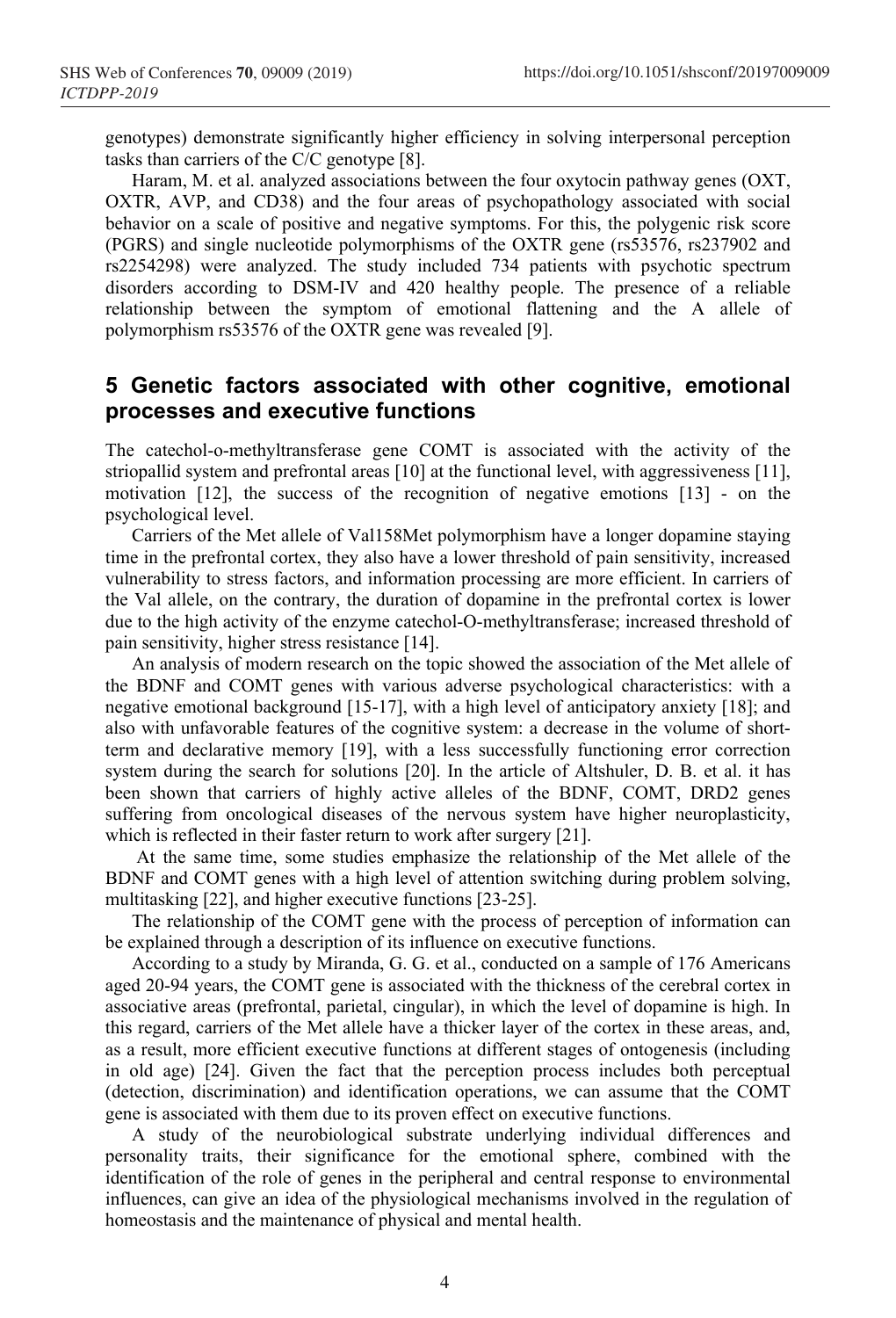Genes play an important role in behavioral adaptation to environmental influences. More evidence is emerging illustrating the role of genes of the monoaminergic system in regulating the basic biological mechanisms of stress and emotions.

According to modern concepts, the process of cognition through selective attention can affect emotions, changing neural activity in the orbitofrontal cortex, as well as in the anterior cingulate gyrus. Preferences in decision making related to emotions are determined by genetic characteristics [26].

In the experiment of Weiss, E.M. et al. the relationships between the Val158Met polymorphism of the COMT gene, the 5-HTTLPR transporter gene of serotonin, and selfassessment data for the recognition and regulation of emotions were studied. Emotional competency was measured in a large sample of 289 healthy women using the Self-Assessed Emotional Ability Scale (SEAS). The highest self-esteem values of the effectiveness of regulation of emotions were obtained in carriers of the Met allele of the COMT gene, the lowest values for this indicator were found in women homozygous for the Val allele. Emotional recognition self-efficacy was found to be related to the 5-HTTLPR gene. Carriers of homozygous genotypes (S/S and L/L) rated their ability to recognize emotions as less effective than carriers of the heterozygous S/L genotype [27]. In several studies, evidence was obtained that the polymorphism of the 5-HTTLPR serotonin transporter gene modulates emotionality and the risk of affective disorders. The short (S) allele has less functional effectiveness than the long (L) allele and is associated with increased emotional reactivity. One of the possible factors contributing to the high emotionality of carriers of the S allele may be the ineffective use of cognitive strategies, such as reassessment, to regulate emotional reactions.

537 people (384 women, 153 men; average age = 23.3 years) took part in a study conducted by Sindermann, C. et al. in cognitive-behavioral approach. According to the results, the Met/Met genotype of the Val158Met polymorphism of the COMT gene is associated with lower awareness and higher severity of everyday cognitive errors but is not associated with attention control [28].

In the article of Blum K. et al. it has been shown that individuals with insufficient serotonergic and / or dopaminergic receptors and an increased rate of synaptic dopamine catabolism due to the high activity of the COMT gene are prone to self-treatment with any substances or behavior that activate the release of dopamine, including alcohol, opiates, psychostimulants, nicotine, glucose, gambling, sex and abuse of Internet games [29], which may be due to the artificial attempt of carriers of the Val allele to activate brain structures that provide perceptual, emotional, cognitive processes.

An interesting article by Nogueira, N. G. et al., devoted to the study of the relationship of motor asymmetry with the COMT gene genotypes in a sample of right-handed Brazilian boys (27 people) and girls (15 people), whose average age was 25.12 years. Scientists have shown that carriers of the Met/Met genotype exhibit more pronounced interhemispheric asymmetry, while carriers of the Val/Met genotype exhibit more pronounced interhemispheric communication, neuroplasticity, and cognitive flexibility [30]. As is known, the profile of lateral organization affects the specifics of perceptual processes, and therefore, based on the results of Nogueira, N. G. et al., information processing strategies for carriers of different COMT gene genotypes may differ due to the predominance of intraor interhemispheric connections.

Jiang, W. et al. conducted a study on a sample of 753 high school students (516 girls, 237 boys), whose average age was 16.54 years. In their work it was shown that the COMT gene is associated with insight problem solving in men. Carriers of the Met allele demonstrated a significantly higher level of insight problem solving [31].

At the same time, these data did not find confirmation in the work of X. Yang et al., who did not receive a statistically significant relationship between the insight method of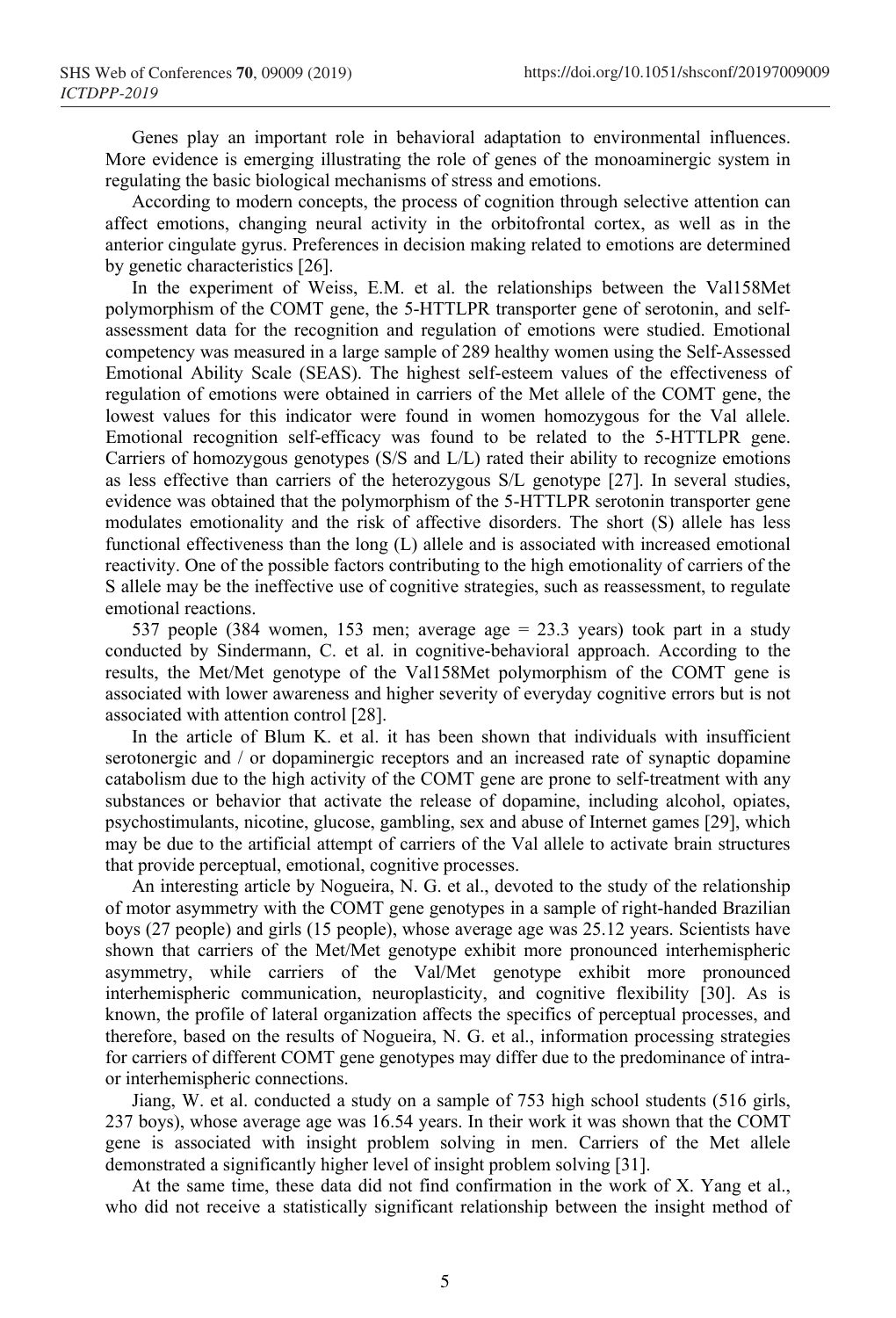solving problems, gender, and COMT gene genotypes. The study participants were 425 healthy Chinese students (326 girls, 99 boys, the average age of which was 18.9 years). The presence of conflicting data may indicate a complex relationship between the structure of the polymorphic loci of the COMT gene and insight problem solving [32].

As known, the degree of susceptibility to impact (suggestibility) plays a special role in the duration of perceptual processes. The accumulated knowledge about the activity of different parts of the cerebral cortex of carriers of different COMT gene genotypes, as well as an understanding of the characteristics of the brain of people with varying degrees of suggestibility / hypnability [33] suggest a relationship between the Met/Met genotype and the high level of functioning of the prefrontal parts of the cerebral cortex, more thorough filtering, more successful detection and differentiation of relevant and irrelevant stimuli.

## **6 Summary**

An analysis of the results of modern studies of genetic factors associated with the functioning of the perceptual and emotional systems of the brain showed a connection between the genotypes of the neurotransmitter, hormonal and neurotrophic systems of the brain and various features of visual recognition of words, virtual navigation, social perception and other cognitive, emotional processes and executive functions.

Supported by RFBR, project 18-29-22004

#### **References**

1. V.E. [Golimbet,](http://apps.webofknowledge.com/DaisyOneClickSearch.do?product=WOS&search_mode=DaisyOneClickSearch&colName=WOS&SID=C5dvps9rjLGGSuX6JDY&author_name=Golimbet,%20VE&dais_id=231939&excludeEventConfig=ExcludeIfFromFullRecPage) Z.V. [Garakh,](http://apps.webofknowledge.com/DaisyOneClickSearch.do?product=WOS&search_mode=DaisyOneClickSearch&colName=WOS&SID=C5dvps9rjLGGSuX6JDY&author_name=Garakh,%20ZV&dais_id=3199327&excludeEventConfig=ExcludeIfFromFullRecPage) Y. [Zaytseva,](http://apps.webofknowledge.com/DaisyOneClickSearch.do?product=WOS&search_mode=DaisyOneClickSearch&colName=WOS&SID=C5dvps9rjLGGSuX6JDY&author_name=Zaytseva,%20Y&dais_id=977538&excludeEventConfig=ExcludeIfFromFullRecPage) M.V. [Alfimova,](http://apps.webofknowledge.com/DaisyOneClickSearch.do?product=WOS&search_mode=DaisyOneClickSearch&colName=WOS&SID=C5dvps9rjLGGSuX6JDY&author_name=Alfimova,%20MV&dais_id=387244&excludeEventConfig=ExcludeIfFromFullRecPage) T.V. [Lezheiko,](http://apps.webofknowledge.com/DaisyOneClickSearch.do?product=WOS&search_mode=DaisyOneClickSearch&colName=WOS&SID=C5dvps9rjLGGSuX6JDY&author_name=Lezheiko,%20TV&dais_id=1194864&excludeEventConfig=ExcludeIfFromFullRecPage) N.V. [Kondratiev,](http://apps.webofknowledge.com/DaisyOneClickSearch.do?product=WOS&search_mode=DaisyOneClickSearch&colName=WOS&SID=C5dvps9rjLGGSuX6JDY&author_name=Kondratiev,%20NV&dais_id=14513592&excludeEventConfig=ExcludeIfFromFullRecPage) A.B. [Shmukler,](http://apps.webofknowledge.com/DaisyOneClickSearch.do?product=WOS&search_mode=DaisyOneClickSearch&colName=WOS&SID=C5dvps9rjLGGSuX6JDY&author_name=Shmukler,%20AB&dais_id=2784817&excludeEventConfig=ExcludeIfFromFullRecPage) I.Y. [Gurovich,](http://apps.webofknowledge.com/DaisyOneClickSearch.do?product=WOS&search_mode=DaisyOneClickSearch&colName=WOS&SID=C5dvps9rjLGGSuX6JDY&author_name=Gurovich,%20IY&dais_id=639509&excludeEventConfig=ExcludeIfFromFullRecPage) V.B. [Strelets,](http://apps.webofknowledge.com/DaisyOneClickSearch.do?product=WOS&search_mode=DaisyOneClickSearch&colName=WOS&SID=C5dvps9rjLGGSuX6JDY&author_name=Strelets,%20VB&dais_id=518384&excludeEventConfig=ExcludeIfFromFullRecPage) Neuropsychobiol., **76**, 3, 143-150 (2018). DOI: 10.1159/000489712

2. H. [Banner, V](https://www.scopus.com/authid/detail.uri?origin=resultslist&authorId=37060436200&zone=). [Bhat, N](https://www.scopus.com/authid/detail.uri?origin=resultslist&authorId=57195655836&zone=). [Etchamendy, R](https://www.scopus.com/authid/detail.uri?origin=resultslist&authorId=6506252350&zone=). [Joober, V](https://www.scopus.com/authid/detail.uri?origin=resultslist&authorId=7003301677&zone=).D. [Bohbot, E](https://www.scopus.com/authid/detail.uri?origin=resultslist&authorId=57203774651&zone=)ur. J. [of Neur.](https://www.scopus.com/sourceid/15550?origin=resultslist) **33,** 5, 968-977 (2011). DOI: 10.1111/j.1460-9568.2010.07550

3. E. Castrén, T. Rantamäki, CNS drugs, **24**, 1, 1-7 (2010) <https://doi.org/10.2165/11530010-000000000-00000>

4. T.B. González-Castro, S. Pool-García, C. A. Tovilla-Zárate, I. E. Juárez-Rojop, M. L. López-Narváez, A. Frésan, H. Nicolini, Med., **98**, 11, e14838, (2019) DOI: [10,1097 /](https://translate.googleusercontent.com/translate_c?depth=1&rurl=translate.google.com&sl=en&sp=nmt4&tl=ru&u=https://doi.org/10.1097/MD.0000000000014838&xid=25657,15700002,15700021,15700186,15700190,15700253,15700255,15700259&usg=ALkJrhhn_vzimIZX4wbag_zEO8U2RJhv7w)  [MD.0000000000014838](https://translate.googleusercontent.com/translate_c?depth=1&rurl=translate.google.com&sl=en&sp=nmt4&tl=ru&u=https://doi.org/10.1097/MD.0000000000014838&xid=25657,15700002,15700021,15700186,15700190,15700253,15700255,15700259&usg=ALkJrhhn_vzimIZX4wbag_zEO8U2RJhv7w)

5. M. Jabbi, B. Cropp, T. Nash, P. Kohn, J. S. Kippenhan, J. C. Masdeu, K. F. Berman, NeuroIm., **162,** 373-383 (2017) doi: [10.1016/j.neuroimage.2017.08.080](https://dx.doi.org/10.1016%2Fj.neuroimage.2017.08.080)

6. A. J. Bartholomew, W. H. Meck, E. T. Cirulli, PLoS One, **10,** 12, e0143873 (2015). doi: [10.1371/journal.pone.0143873](https://dx.doi.org/10.1371%2Fjournal.pone.0143873)

7. A. [Jack, J](http://apps.webofknowledge.com/DaisyOneClickSearch.do?product=WOS&search_mode=DaisyOneClickSearch&colName=WOS&SID=C5dvps9rjLGGSuX6JDY&author_name=Jack,%20Allison&dais_id=2223022&excludeEventConfig=ExcludeIfFromFullRecPage).J [Connelly,](http://apps.webofknowledge.com/DaisyOneClickSearch.do?product=WOS&search_mode=DaisyOneClickSearch&colName=WOS&SID=C5dvps9rjLGGSuX6JDY&author_name=Connelly,%20Jessica%20J.&dais_id=956274&excludeEventConfig=ExcludeIfFromFullRecPage) J.P. [Morris,](http://apps.webofknowledge.com/DaisyOneClickSearch.do?product=WOS&search_mode=DaisyOneClickSearch&colName=WOS&SID=C5dvps9rjLGGSuX6JDY&author_name=Morris,%20James%20P.&dais_id=4479019&excludeEventConfig=ExcludeIfFromFullRecPage) Neurosc. **6**, 280, [\(2012\) DOI:](http://apps.webofknowledge.com/full_record.do?product=WOS&search_mode=GeneralSearch&qid=8&SID=C5dvps9rjLGGSuX6JDY&page=5&doc=49&cacheurlFromRightClick=no)  [10.3389/fnhum.2012.00280](http://apps.webofknowledge.com/full_record.do?product=WOS&search_mode=GeneralSearch&qid=8&SID=C5dvps9rjLGGSuX6JDY&page=5&doc=49&cacheurlFromRightClick=no) 

8. M. [Melchers,](http://apps.webofknowledge.com/DaisyOneClickSearch.do?product=WOS&search_mode=DaisyOneClickSearch&colName=WOS&SID=C5dvps9rjLGGSuX6JDY&author_name=Melchers,%20M&dais_id=1766807&excludeEventConfig=ExcludeIfFromFullRecPage&cacheurlFromRightClick=no) C. [Montag,](http://apps.webofknowledge.com/DaisyOneClickSearch.do?product=WOS&search_mode=DaisyOneClickSearch&colName=WOS&SID=C5dvps9rjLGGSuX6JDY&author_name=Montag,%20C&dais_id=120753&excludeEventConfig=ExcludeIfFromFullRecPage) A. [Felten,](http://apps.webofknowledge.com/DaisyOneClickSearch.do?product=WOS&search_mode=DaisyOneClickSearch&colName=WOS&SID=C5dvps9rjLGGSuX6JDY&author_name=Felten,%20A&dais_id=1559490&excludeEventConfig=ExcludeIfFromFullRecPage) M. [Reuter,](http://apps.webofknowledge.com/DaisyOneClickSearch.do?product=WOS&search_mode=DaisyOneClickSearch&colName=WOS&SID=C5dvps9rjLGGSuX6JDY&author_name=Reuter,%20M&dais_id=13048&excludeEventConfig=ExcludeIfFromFullRecPage) Soc. Neurosc. **10**, 4, 345-353 (2015). DOI: 10.1080/17470919.2015.1008646

9. M. [Haram,](http://apps.webofknowledge.com/DaisyOneClickSearch.do?product=WOS&search_mode=DaisyOneClickSearch&colName=WOS&SID=C5dvps9rjLGGSuX6JDY&author_name=Haram,%20M&dais_id=3223922&excludeEventConfig=ExcludeIfFromFullRecPage) M. [Tesli,](http://apps.webofknowledge.com/DaisyOneClickSearch.do?product=WOS&search_mode=DaisyOneClickSearch&colName=WOS&SID=C5dvps9rjLGGSuX6JDY&author_name=Tesli,%20M&dais_id=1090153&excludeEventConfig=ExcludeIfFromFullRecPage) F. [Bettella,](http://apps.webofknowledge.com/DaisyOneClickSearch.do?product=WOS&search_mode=DaisyOneClickSearch&colName=WOS&SID=C5dvps9rjLGGSuX6JDY&author_name=Bettella,%20F&dais_id=736623&excludeEventConfig=ExcludeIfFromFullRecPage) S. [Djurovic,](http://apps.webofknowledge.com/DaisyOneClickSearch.do?product=WOS&search_mode=DaisyOneClickSearch&colName=WOS&SID=C5dvps9rjLGGSuX6JDY&author_name=Djurovic,%20S&dais_id=97396&excludeEventConfig=ExcludeIfFromFullRecPage) O.A. [Andreassen,](http://apps.webofknowledge.com/DaisyOneClickSearch.do?product=WOS&search_mode=DaisyOneClickSearch&colName=WOS&SID=C5dvps9rjLGGSuX6JDY&author_name=Andreassen,%20OA&dais_id=7414&excludeEventConfig=ExcludeIfFromFullRecPage) Front. in hum. neurosc., **9**, (2015). DOI: 10.3389/fnhum.2015.00009

10. L. M. Williams, J. M. Gatt, S. M. Grieve, C. Dobson-Stone, R. H. Paul, E. Gordon, P. R. Schofield, Neuroim. **53,** 3, 918-925 (2010) <https://doi.org/10.1016/j.neuroimage.2010.01.084>

11. J. D. M. van Dongen, R. H. N. van Schaik, M. van Fessem, H. J. C. van Marle., Psych. of Viol., **8**, 2, 269-276 (2018). <http://dx.doi.org/10.1037/vio0000119>

12. E. Aberg, A. Fandiño-Losada, L. K.Sjöholm, Y. Forsell, C. Lavebratt, J. of Aff. Disord. **129**, 1-3, 158-166 (2011).